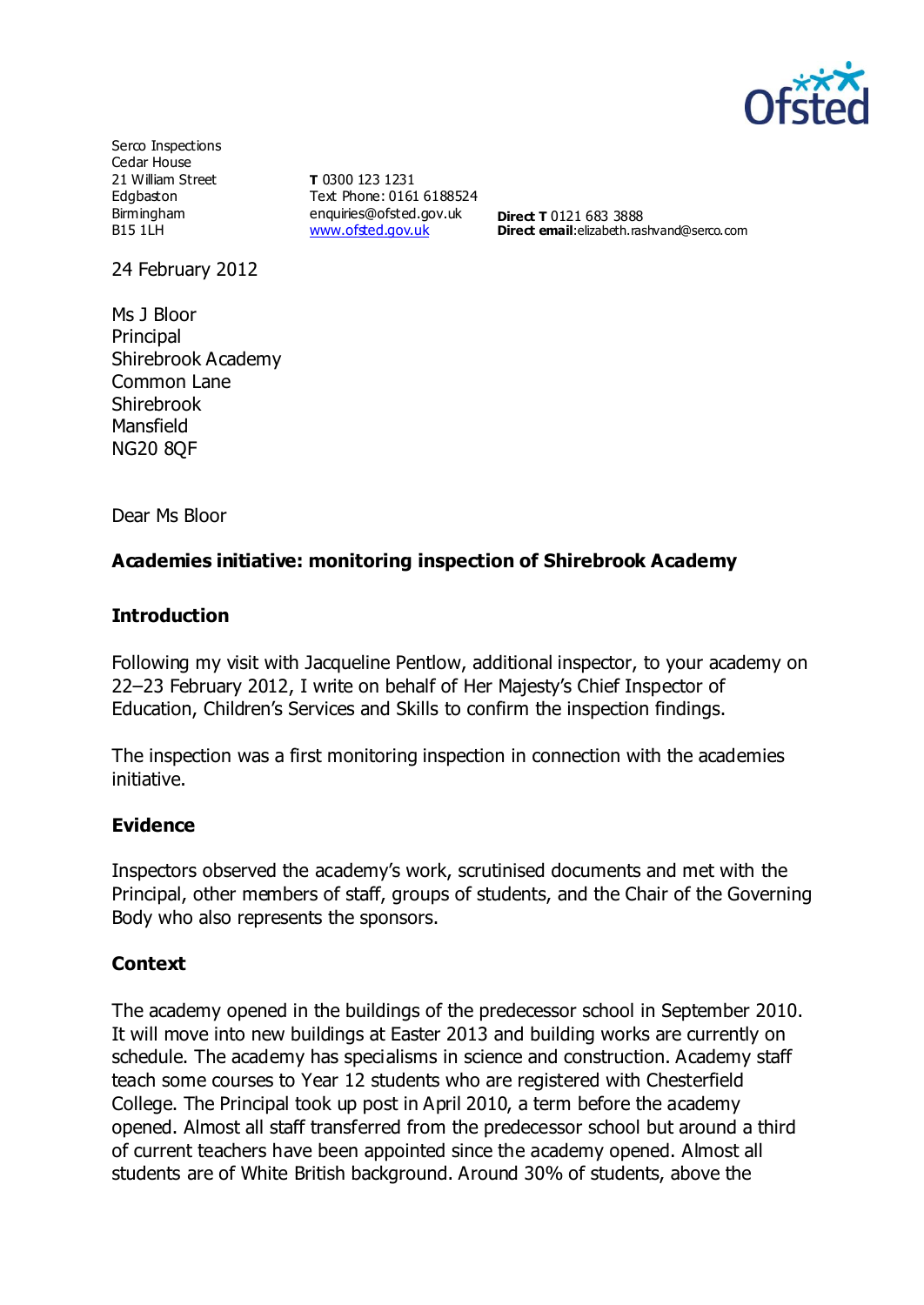

national average, are known to be eligible for free school meals. The proportion of disabled students and those with special educational needs is also above average.

#### **Achievement of pupils at the academy**

Students join the academy with attainment which is below average, especially in English. The attainment of Year 11 students in summer 2011 was in line with the national average and, in some cases, above average. The proportion of students achieving five higher GCSE grades improved to 79% from 58% in the predecessor school. With English and mathematics included, it improved from 44% to 55%, which is in line with the national average. However, attainment in science was below that nationally and students made weaker progress in this subject than others. Year 11 students made good progress in comparison to all students nationally. Disabled students, those with special educational needs and those known to be eligible for free school meals also made good progress. Staff use the regular and thorough monitoring of students' progress to identify accurately any who are not on track to meet their targets. They then provide effective support and interventions to raise achievement.

The academy's assessment information indicates that current Year 11 students are on track to improve on the results of 2011. They have already matched the proportion achieving five higher GCSE grades including English and mathematics. The move to one-year courses for option choices, open to both Year 10 and 11 students, has raised achievement and widened participation in previously less popular subjects. The academy's analysis of students' progress indicates that most groups are on track to achieve the challenging targets set for them. The academy acknowledges the low literacy levels of students on entry, especially in their reading skills, and has raised expectations for all teachers to include literacy skills in their lesson planning. Although these initiatives are in their early stages, inspectors observed effective lessons where teachers combined important literacy skills with their own subject objectives to improve the quality of learning. For example, in a Year 7 humanities lesson, the teacher carefully prepared students to practise skimming a text for main events and scanning it for specific information.

In lessons, students make mostly good progress. They have good attitudes to learning and try hard to complete the work set for them. Students concentrate well and collaborate effectively with each other. They answer teachers' questions willingly. However, their answers are not always detailed or phrased in the way that they might subsequently need to be written. Students readily assess their own work and, occasionally, that of their peers, although this does not routinely involve using clear criteria to identify when they have achieved expectations.

# **The quality of teaching**

The quality of teaching is improving markedly. An increasing proportion of lessons is good or outstanding. In the best lessons, teachers set very clear objectives and high expectations. They challenge students throughout the lesson to secure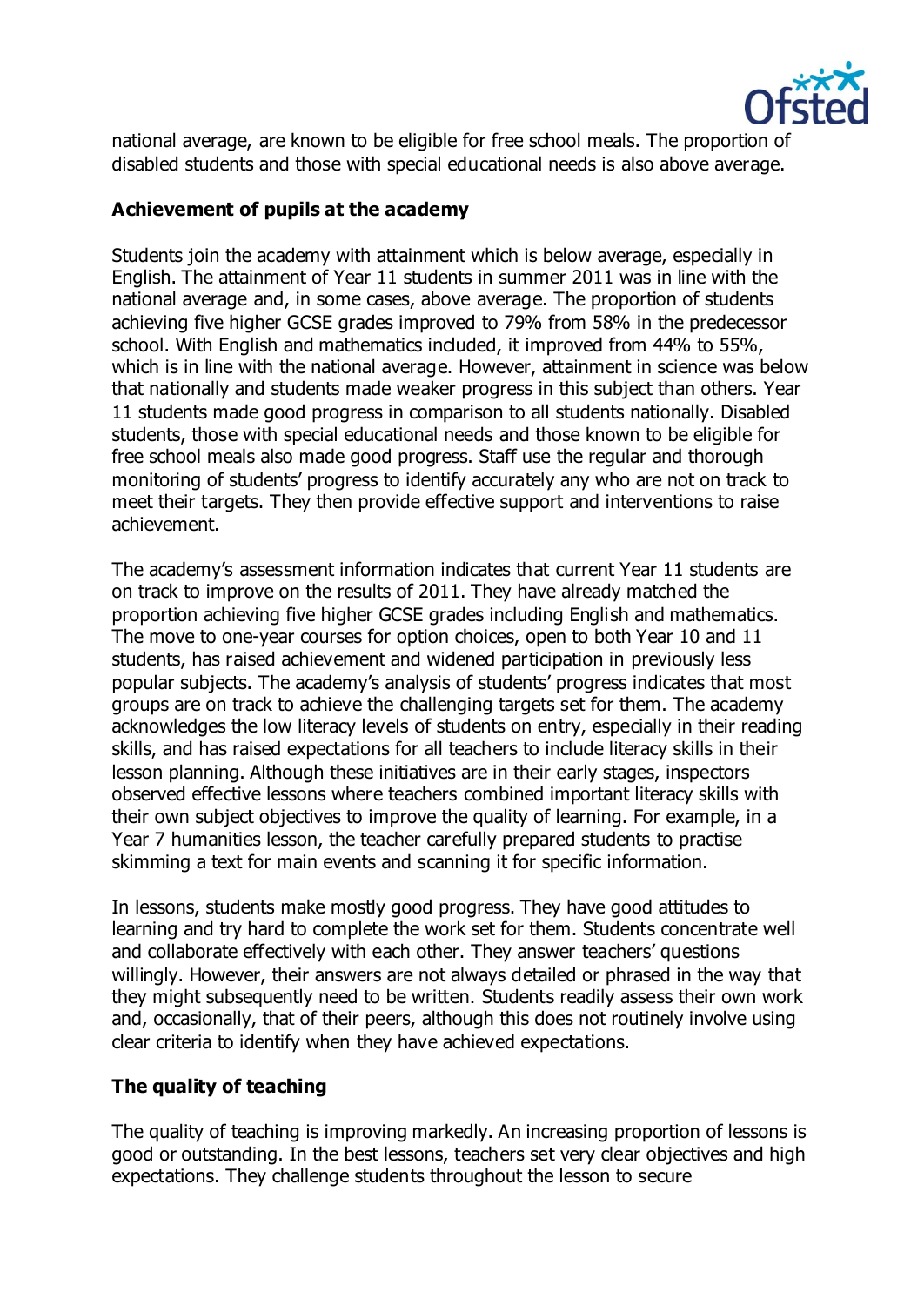

understanding and apply skills effectively. The pace of lessons is well judged, based on regular and thorough assessment. Teachers use a wide range of questions to probe students' knowledge and develop their ideas. For example, in a geography lesson, the teacher pushed students to demonstrate that they could use their research of statistics to show how people's quality of life differs in Ghana and the United Kingdom. Teachers also develop literacy skills, for example using storytelling in a music lesson to aid students' composition skills. This lesson also emphasised the cultural importance of folk tales and traditional music. In less effective lessons, some teachers talk for too long, limiting the time students have to apply what they have learnt. Occasionally, in maintaining the pace of a lesson, teachers move students on before they have secured their understanding. This then limits students' progress. In these lessons, all students complete the same task and no adjustment is made for their differing capabilities and confidence.

Disabled students and those with special educational needs make good progress because teachers structure learning at an appropriate level but encourage them to aim high in terms of targets. For example, in an English lesson, the teacher used students' own assessment of their confidence in a writing task to show them what they could achieve before they set themselves a target and finished the writing. Almost all set a challenging target and completed an extended set of points and explanations. Additional adults in lessons provide effective support to students, helping them to understand but ensuring that they complete the work individually.

Teachers assess students regularly and record their performance so that their progress towards their targets is monitored. They generally mark students' work regularly but the quality of comments to help students improve their work varies between subjects and, sometimes, within subjects. Although teachers identify key literacy errors in students' work, it is not always made clear to students how they should correct the errors and show that they understand. As a result, especially in Key Stage 3, literacy problems persist for some students. However, these are increasingly overcome in Key Stage 4 because of effective teaching, leading to results in English and mathematics which are broadly average.

#### **Behaviour and safety of pupils**

Students state that they feel safe at the academy and that there is very little bullying of any type. They have confidence that staff will deal promptly with any issues. They also understand and value the behaviour management system, enjoying the rewards which are an important part of it. They report that good behaviour in lessons almost always enables them to get on with their work. Lesson observations confirmed this. Students have positive attitudes to learning and the effective relationships formed by staff encourage them to concentrate and persevere in tasks. They move around the academy calmly and safely, showing respect for each other. Staff work effectively to support students whose circumstances make them vulnerable and this intervention is usually effective in enabling students to continue learning. As a result, almost all groups of students make good progress and no group underachieves.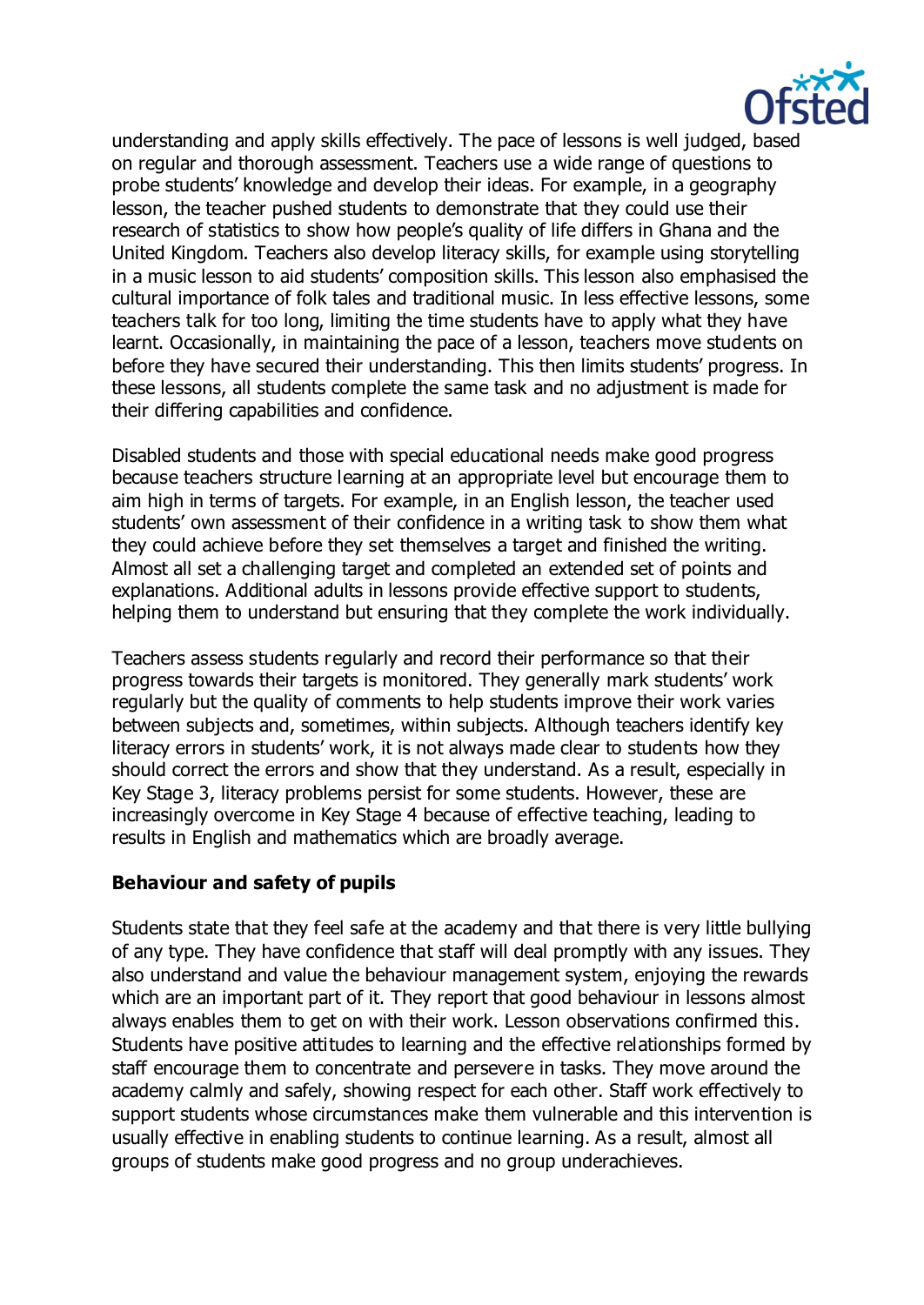

The academy prioritises good attendance, which continues to improve. Attendance is now approaching 95%, which is well above average. Few students are persistently absent. Students appreciate the wide range of activities, trips and events available through the academy, and the leadership roles they are offered. They respond well to responsibility and benefit from the range of experiences provided.

### **The quality of leadership in and management of the academy**

The Principal, with senior staff, sets a clear vision for the academy, raising expectations of achievement and the quality of teaching but building on the strengths of the predecessor school. Students and staff speak positively of the improvement in the academy over its first 18 months. They recognise that key indicators such as results, behaviour, attendance and school procedures have improved. These improving trends demonstrate that effective leadership has secured growing capacity to improve further. Middle leaders are clear about their accountabilities and confident in driving improvement in their areas. They understand their roles in identifying what needs to be better and taking action to drive improvement.

The academy has developed a rigorous process for reviewing the quality of provision and outcomes in subjects. This has led to concerted action to improve provision, for example in science, based on support for teachers and specialised training. The monitoring system relies on regular, unannounced observations of lessons which identify clear strengths in teaching and also areas for development. This information is used effectively to shape training for staff and to provide targeted support for individual teachers. An active group of staff focus on sharing best practice and effective approaches to learning. Staff expertise is used well to demonstrate successful practice and teachers regularly observe each other to help improve their skills. Together with the thorough analysis of assessment information, this underpins the academy's accurate self-evaluation. The analysis of strengths and weaknesses informs development plans well, with relevant priorities and detailed actions to be taken. The governing body sets a clear strategic vision for the academy and knows its strengths and areas for development. The academy fulfils the requirements for keeping students safe.

The academy has successfully developed the curriculum. It is innovative and meets the needs of a wide range of students. The Key Stage 4 curriculum is broad and flexible. The academy uses targeted early entry in the core subjects to raise motivation and this has improved outcomes. Option choices are based on one-year courses where Years 10 and 11 study together. This initiative has already increased numbers in previously less popular subjects and raised achievement. The academy collaborates well with other providers for vocational courses and offers some teaching for students on sixth form courses, although they are registered at a local college. The specialisms in science and construction are beginning to have a higher